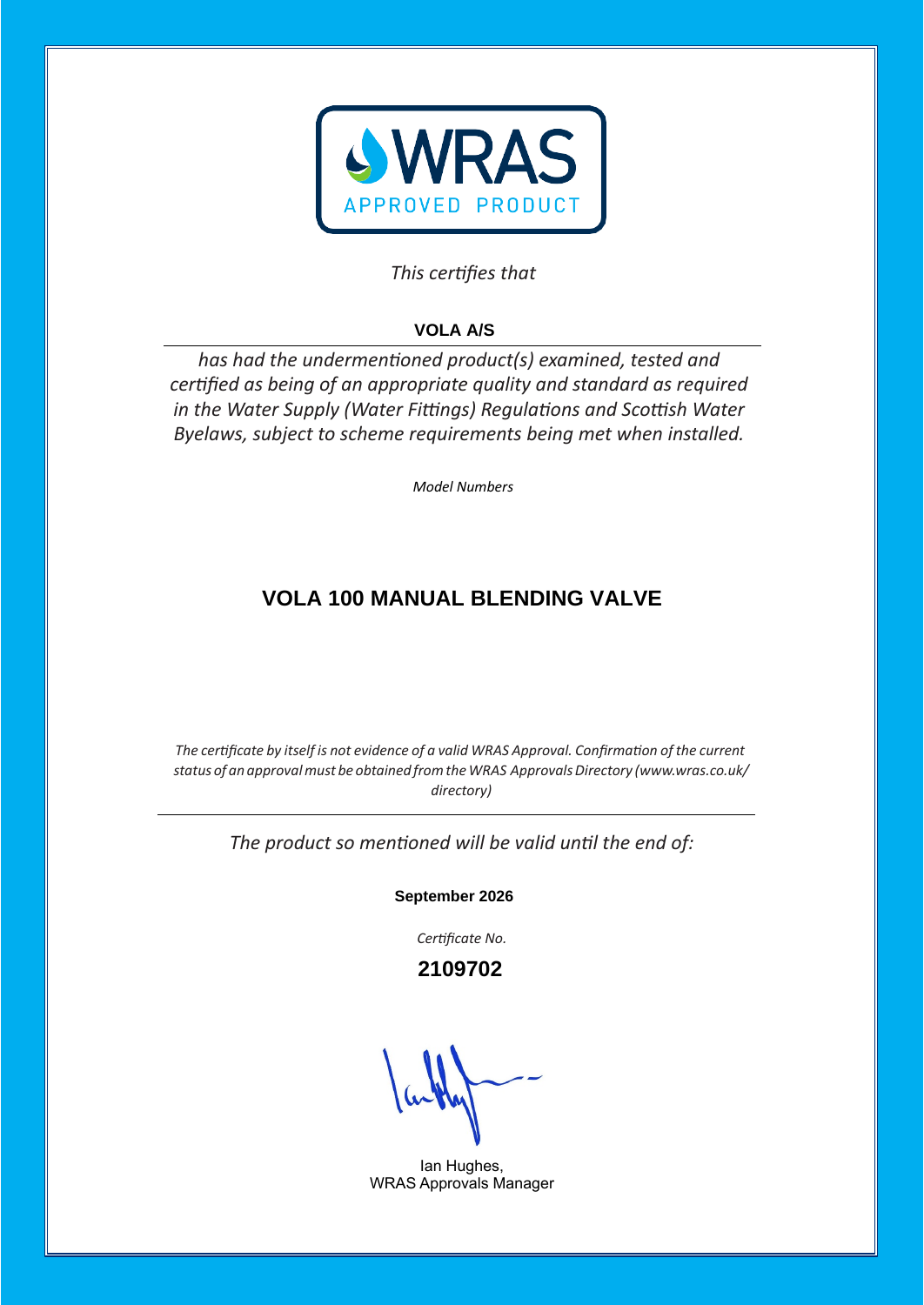

18 th June 2021

Vola A/S Lunavej 2, 8700 Horsens, Denmark

Water Regulations Advisory Scheme Ltd. Unit 13, Willow Road, Pen y Fan Industrial Estate, Crumlin, Gwent, NP11 4EG

## **Approval Number 2109702**

Dear Sir/Madam

Production samples of the products described in the **Approval Information** section below ("Products"), have been subjected to the relevant mechanical and water quality tests as defined in Regulation 4 (2) and Schedule 2 to demonstrate a product is of an **appropriate quality or standard** for the purposes of a WRAS Approval application.

After considering the test reports and examining the Product/s, The Water Regulations Advisory Scheme Ltd. ("WRAS **1.** Ltd" / "WRAS") finds that:

The product is of an appropriate quality and standard as defined in The Water Supply (Water Fittings) Regulations 1999, The Water Supply (Water Fittings) (Scotland) Byelaws 2014, The Water Supply (Water Fittings) Regulations (Northern Ireland) 2009 and all other applicable WRAS requirements,

The non-metallic materials of construction, in contact with the water, are suitable for contact with wholesome water intended for domestic purposes having met the requirements of BS 6920-1:2014 'Suitability of non-metallic products for use in contact with water intended for human consumption with regard to their effect on the quality of the water'.

WRAS Approvals are granted subject to, and in accordance with, the Standard Terms and Conditions of WRAS **2.** Approvals Schemes (WRAS.Cust-401) as amended from time to time ("Standard Terms of Approval").

You have confirmed your acceptance of the Standard Terms of Approval by submitting your application for WRAS Approval. A copy of the current Standard Terms of Approval are available from the WRAS website: [www.wras.co.uk.](https://www.wras.co.uk)

Terms defined in the Standard Terms of Approval shall have the same meaning in this letter unless the context otherwise requires.

**3.** Installation Requirements & Notes (IRNs) are set out in Appendix A. A Product only qualifies for Approval if WRAS is satisfied that the relevant Product complies with Regulation 4(1)(a) and the requirements of the Scheme when installed in accordance with the manufacturer's instructions and any applicable Approval Scheme Installation Requirements and Notes.

Since the incorrect installation of Products will not be within the scope of an approval and may result in contravention of the Regulations or Byelaws requirements, **the attention of your customers should be drawn to any IRNs applied.**

- Please note that the use of the Products described in any particular area of supply is at the discretion of the Water **4.** Please note that the use of the Products of Company (water undertaker) in that area.
- 5. Approval Holders may quote in their sales literature that their product is WRAS approved. A WRAS product approval demonstrates that a water fitting is of a suitable quality and standard, provided that it meets the requirements of the Scheme when installed in accordance with the manufacturer's instructions and any applicable Approval Scheme Installation Requirements and Notes
- The "WRAS Approved Product" logos are certification marks registered under the Trade Marks Act 1994 ("Certification 6. The "WRAS Approved Product" logos are certification marks registered under the Trade Marks Act 1994 ("Certif<br>Marks"). Approval Holders may use the Certification Marks in accordance with the Standard Terms of Approval.
- Please verify the details of your Product as set out in the approval information and advise us of any discrepancies by no later than . **7.**

Yours Faithfully

**Ian Hughes WRAS Approvals Manager**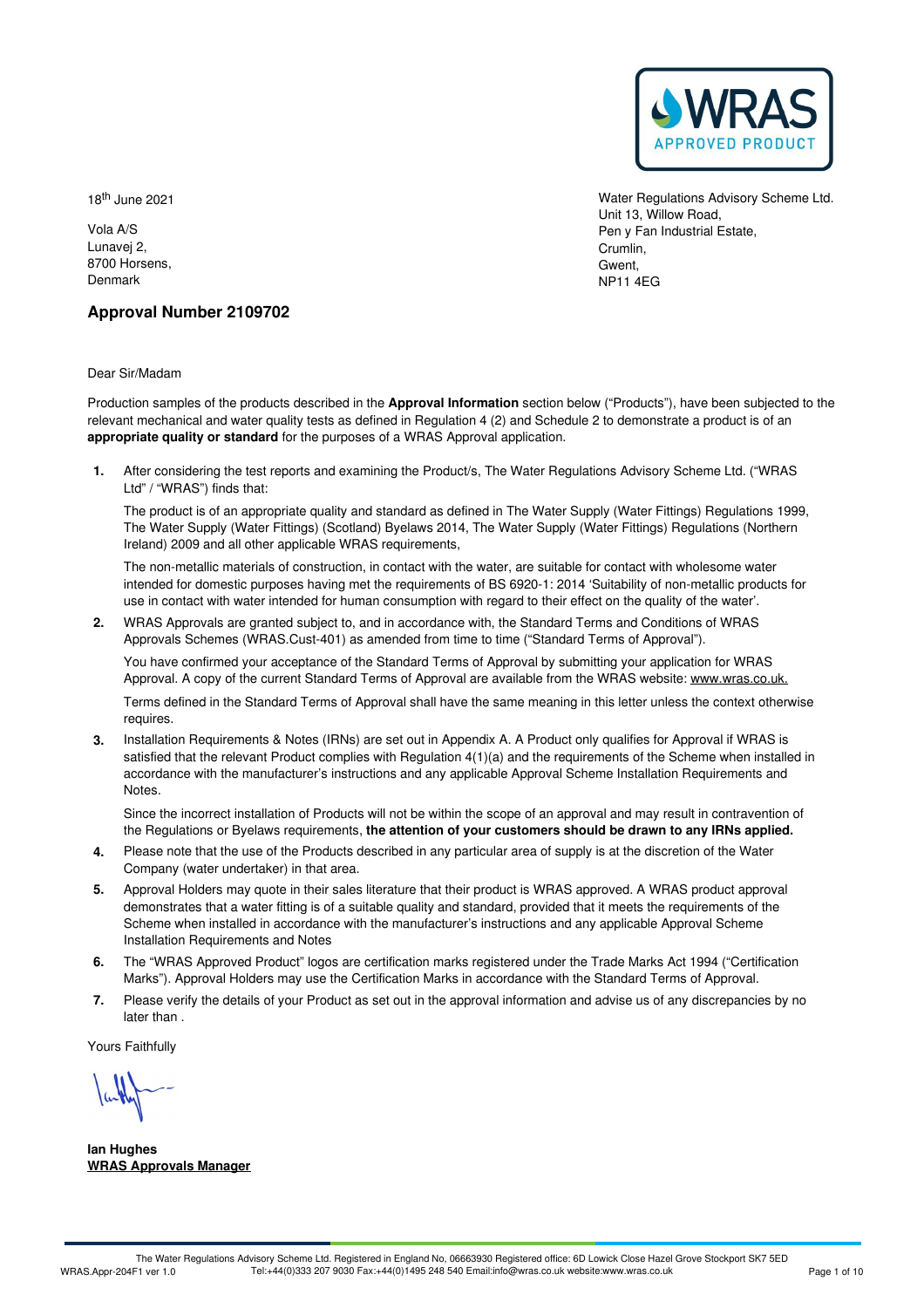## **APPROVAL INFORMATION**

| Validity dates:                    | This approval is valid for fittings (as listed below in model) manufactured AND installed between<br>September 2021 & September 2026                                                                                                                                           |
|------------------------------------|--------------------------------------------------------------------------------------------------------------------------------------------------------------------------------------------------------------------------------------------------------------------------------|
| Section Number:                    | 2000                                                                                                                                                                                                                                                                           |
| Section title:                     | <b>VALVES BLENDING, MANUALLY OPERATED.</b>                                                                                                                                                                                                                                     |
| Installation requirement<br>notes: | R001, R010, R040<br>(IRN's are set out in Appendix A)                                                                                                                                                                                                                          |
| Product description:               | Manually operated, wall mounted, concealed blending valve (cast brass body) incorporating a ceramic<br>cartridge headwork with a single lever operating member controlling both flow and temperature.<br>Maximum working pressure 5.0 bar. Maximum operating temperature 85°C. |
| Note:                              | This approval does not include shower hose and handset.                                                                                                                                                                                                                        |
| Size:                              | $\frac{1}{2}$ " BSP (F)                                                                                                                                                                                                                                                        |
| <b>Identification Marking:</b>     | VOLA on operating member.                                                                                                                                                                                                                                                      |
| Manufacturer:                      | Vola A/S                                                                                                                                                                                                                                                                       |
| Model:                             | Vola 100                                                                                                                                                                                                                                                                       |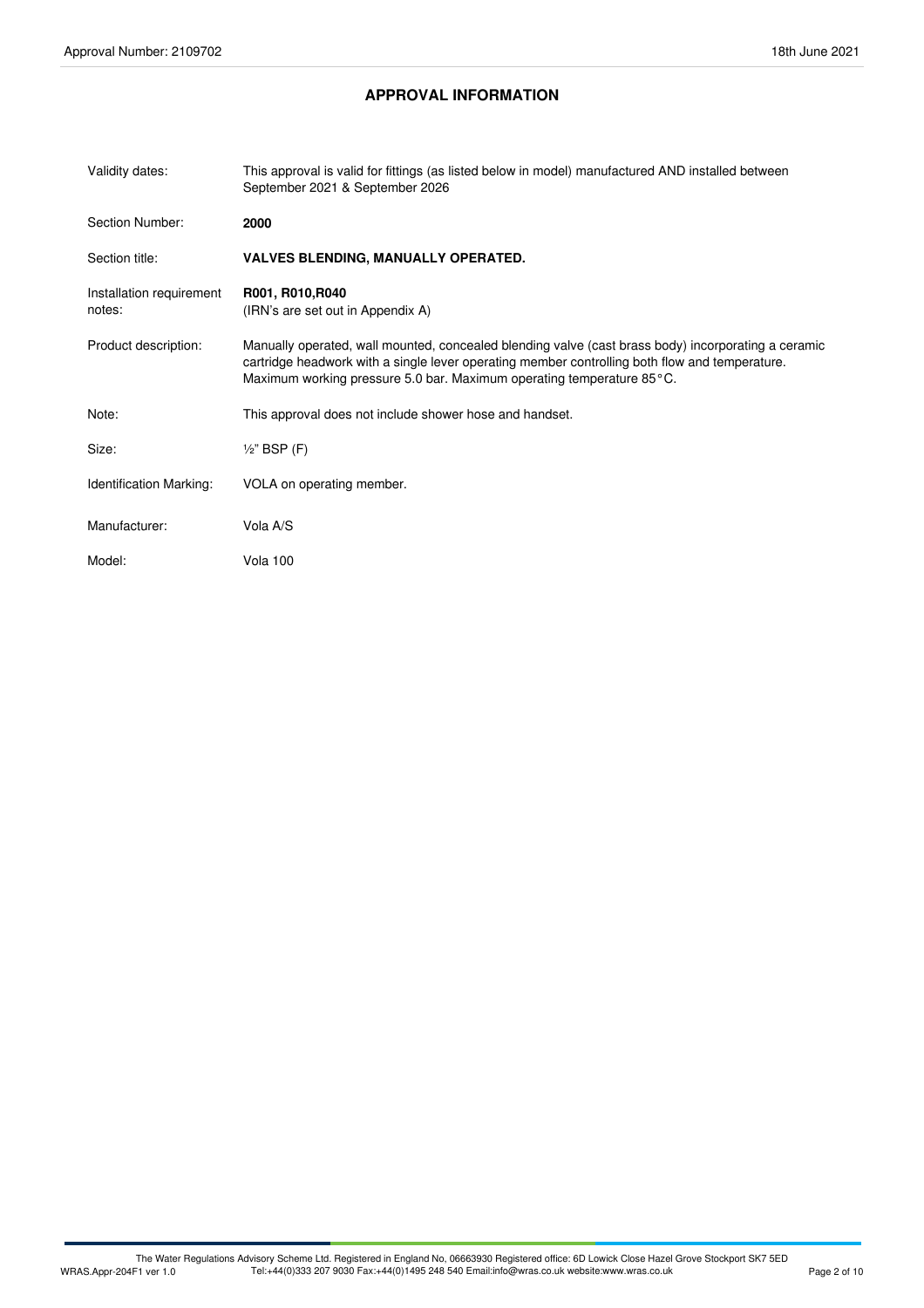## **APPENDIX A**

#### **INSTALLATION REQUIREMENTS & NOTES**

You are advised to draw customers' attention to the installation requirements and notes set out below which must be followed to ensure that the fittings described above are installed in accordance with the requirements of the Regulations and Byelaws:

#### **IRN R001**

See text of entry for Installation Requirements or Notes.

#### **IRN R010**

Water supplies shall be at reasonably balanced pressures from a common source (e.g. hot and cold supplies both from the same storage or both from a supply pipe). Where the fitting is supplied from unbalanced supplies (e.g. hot and cold supplies from separate sources) an **'Approved' single check valve** or some other no less effective backflow prevention device shall be fitted immediately upstream of both hot and cold water inlets.

#### **IRN R040**

#### **Schedule 2-15 (1)**

The fitting, or outlet supplied by the fitting, shall be installed so that its outlet discharges above the spill-over level of any fixed appliance as indicated below: -

#### **For backflow protection in domestic premises or installations up to, and including, Fluid Category 3.**

| 2.<br>Vertical distance of outlet above spill-over level |
|----------------------------------------------------------|
| 20 <sub>mm</sub>                                         |
| 25 <sub>mm</sub>                                         |
| 70mm                                                     |
|                                                          |

If the fitting cannot be installed as indicated in the table it shall be installed: -

a) with an approved double check valve assembly or some other no less effective backflow prevention device immediately upstream of the inlet; or

b) so that it draws water by gravity only from a cistern, or cylinder having a permanently open vent pipe, and the distributing pipe supplies no other fittings (other than a draining tap) at a lower level.

#### **For backflow protection in premises or installations up to, and including Fluid Category 5.**

The vertical distance of the outlet above the spill-over level shall be not less than 20 mm or twice the diameter of the inlet pipe to the fitting, whichever is the greater.

If the fitting cannot be installed as indicated it shall be installed with a backflow prevention arrangement suitable for the Fluid Category.

#### **Taps incorporating a hose union outlet**

If the outlet of the tap assembly is designed to accommodate the attachment of a flexible hose and therefore potentially compromise the required AUK3 air gap, alternative Fluid Category 5 backflow protection is required, as the AUK3 air gap provided by the tap would not apply.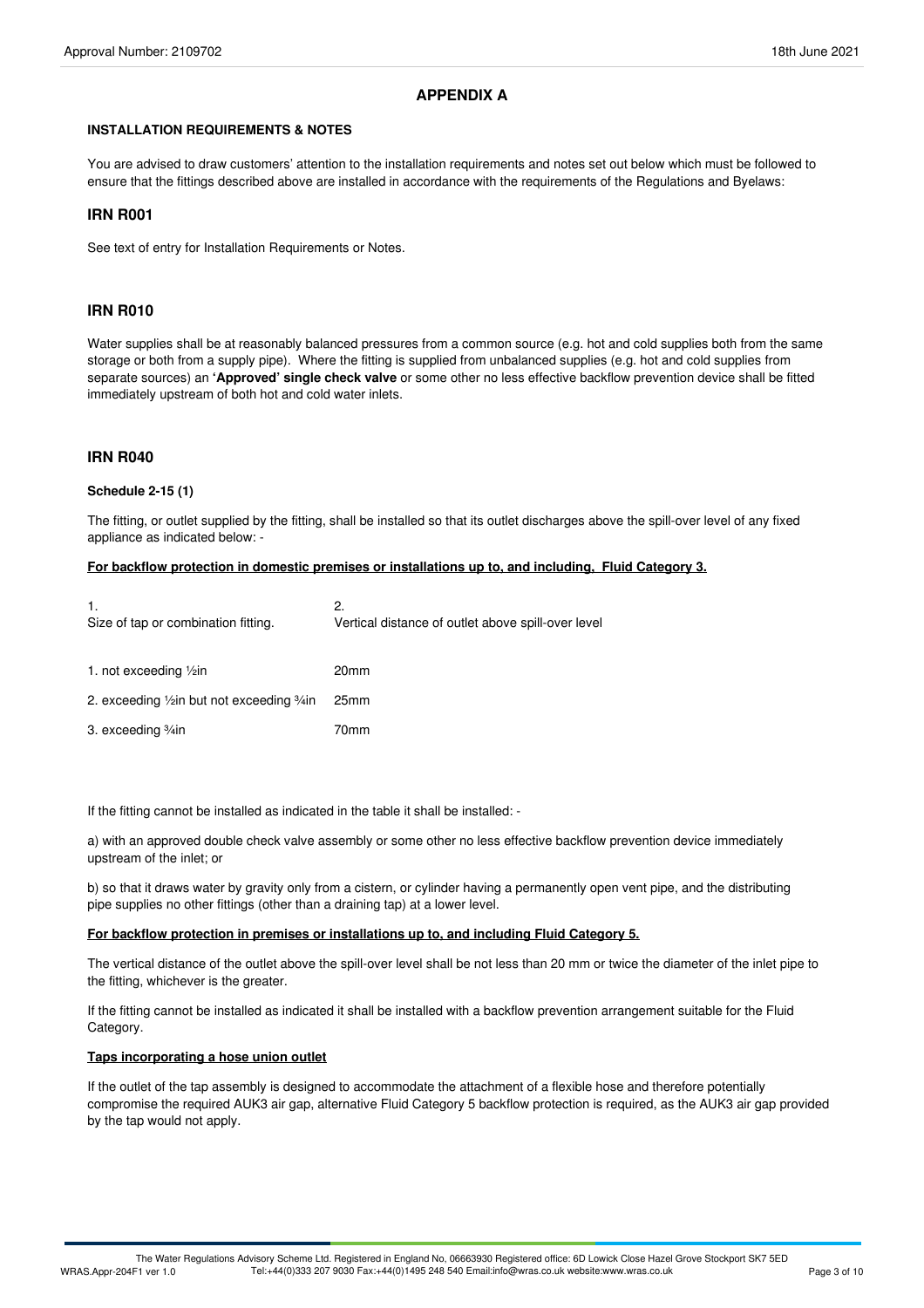## **APPENDIX B - Standard Terms of Approval**

#### **1. WRAS Approvals Schemes**

- The WRAS Approval Schemes ("the Schemes") and the WRAS Products and Materials Directory are owned and operated by the Water Regulations Advisory Scheme Ltd ("WRASLtd" or "WRAS"). **1.1.**
- 1.2. To be eligible for WRAS approval products or materials must be capable of lawfully installed or used in the UK.
- The WRAS Approvals Scheme Requirements & Code of Practice (WRAS.Cust-402) sets out what an Approval is. **1.3.**
- WRAS is not responsible for enforcement of the Regulations, nor does it have any statutory powers. A WRAS Approval **1.4.** does not guarantee a water fitting will be accepted by Water Companies or that enforcement actions will not be taken. Site specific circumstances will be relevant such as aspects of the plumbing system design in which the fitting is installed, as well as water company terms and condition of consent.
- Installation Requirement Notes (IRNs) applied to an Approval are designed to help installers, but do not guarantee all site-specific requirements are covered. **1.5.**
- These Standard Terms and Conditions of Approval (T&Cs) and the Scheme Requirements form the agreement between WRAS and the Applicant / Approval Holder in respect of applications and Approvals. **1.6.**
- The definitions in document WRAS.Gen-601: "WRAS Approvals Terms & Definitions" shall apply throughout. **1.7.**
- <sup>1.8.</sup> In the event of any conflict between these T&Cs and any of the documents referred to in them, the T&Cs shall take<br>precedence.

#### **2. Obligations of the Applicant & Approval Holder**

- 2.1. It is the responsibility of Applicants to ensure that they are familiar with, accept and comply at all times with the requirements of the Scheme as detailed in these Standard Terms and Conditions, the Code of Practice (WRAS.Cust-402) and the WRAS Scheme guidance. This includes, but is not limited to, the following documents:
	- **i** WRAS Approval Scheme Brand Guidelines
	- **ii** WRAS Approvals Guides
	- Test Code Sheet Matrix. **iii**
	- **iv** Guidance for non-metallic materials in fittings
	- **v** Sampling Matrix
	- vi Installation Requirement Notes (IRNs).

These are available for download from the WRAS website www.wras.co.uk.

- The Applicant guarantees the accuracy and completeness of all information contained in the Application and any other information now or subsequently provided by the Applicant or its Agents to WRAS and/or the Recognised Test Laboratory in pursuance of the application and confirms that none of this information is or may be construed as misleading in any way. WRAS accepts no liability for any losses or any other damage arising from incomplete or incorrect information provided by the Applicant. **2.8.**
- The Applicant must implement suitable quality assurance methods / Factory Production Control (fpc), in order to ensure **2.9.** that the characteristics verified during certification remain of the same quality throughout the period of approval. This may be ensured through direct self-monitoring, as well as through measures under a quality management system in accordance with ISO 9001/ CE Mark. Assurance records and details of any investigations into complaints relating to Approved Products shall be presented to WRAS on request. The records shall be retained by the Applicant for ten years.
- Approvals granted shall be subject to surveillance by WRAS, either as partof routine or investigative auditing activity. The **2.10.** Approval Holder shall co-operate fully with WRAS for this purpose, including accommodating inspection observers if necessary. The Approval Holder shall reimburse WRAS for all reasonable costs incurred in connection with surveillance & audit activities.
- WRAS reserves the right to undertake unannounced audits of Approval Holders' facilities as part of investigations. **2.11.**
- In order to maintain an Approval, the self-declaration of continued compliance must be completed annually by the **2.12.** Approval Holder in accordance with the Scheme Requirements. If these requirements are not met sanctions will be applied to the Approval.

#### **3. Pre-Application Advice**

- **3.1.** Applicants may seek pre-application advice before submitting an application for WRAS Approvals
- WRAS Product Approval will only be granted to production samples. Prototype or pre-production samples may be submitted for pre-application advice however additional testing may be required when subsequently submitted for full approval as a production sample. **3.2.**
- Any pre-application advice is provided on the basis of the preliminary information provided. This advice should not be taken as guaranteeing that a product will be granted a WRAS approval nor that no enforcement action will be taken in respect of it by water companies. WRAS Approvals will carry out a full assessment of the product when an approval application is submitted. **3.3.**
- No reliance should be placed on any pre-application advice for the purposes of designing or producing any product. WRAS accepts no liability for loss of goodwill, business, revenue or profits, anticipated savings or wasted expenditure (whether reasonably foreseeable or not) or indirect or consequential loss arising from or in connection with such advice. **3.4.**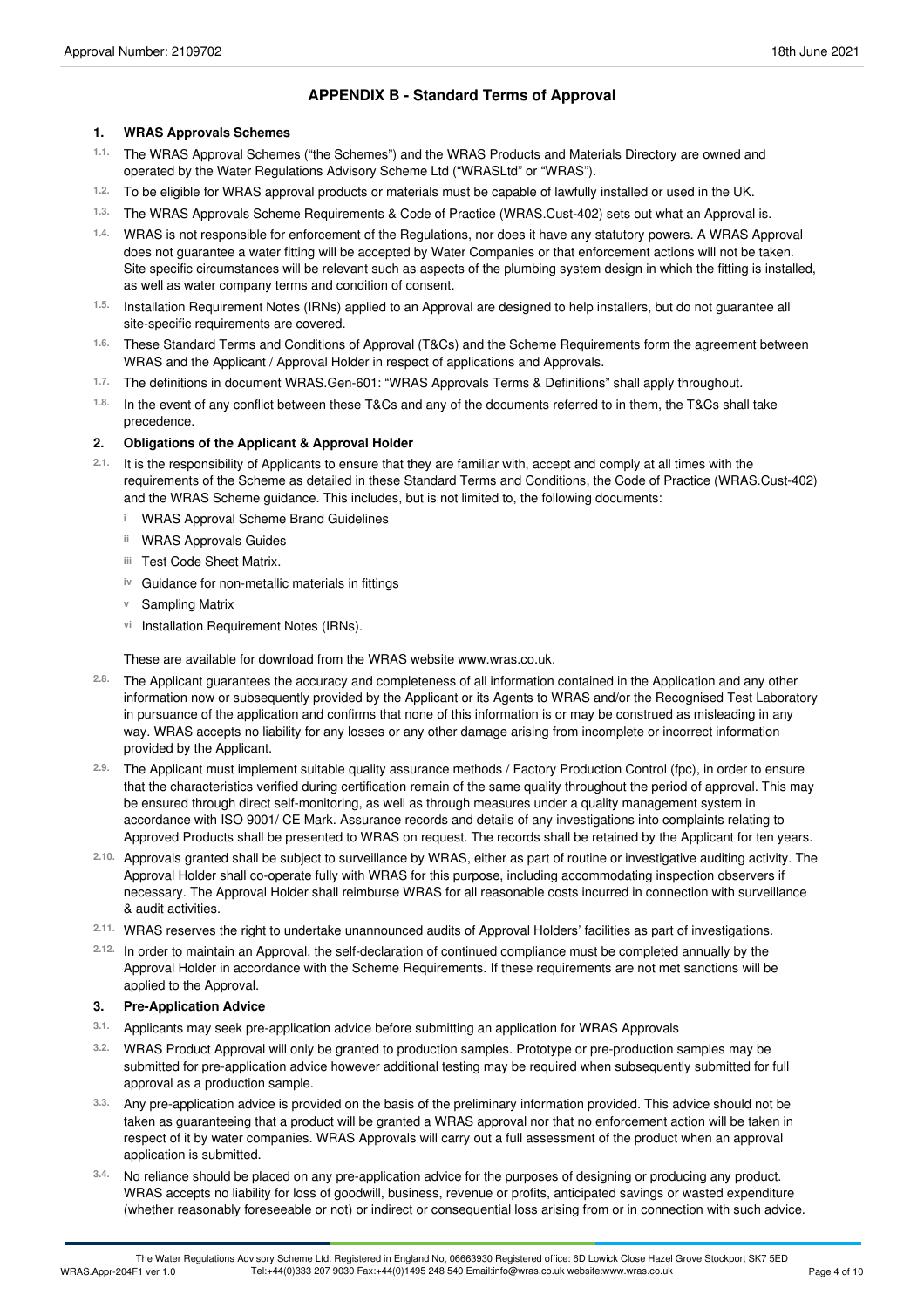#### **4. Applications**

- All applications for WRAS Approval must be submitted using the appropriate officialWRAS Application form. **4.1.**
- Applications for WRAS Material Approval for non-metallic materials must be supported by test certificates to BS 6920, instructions and data safety sheets where required. **4.2.**
- All applications for a WRAS Product Approval must be supported by schematic diagrams, technical drawings, photographs of product and markings, and installation manuals where appropriate. These must illustrate the arrangement of the product, clearly showing the water supply connections, discharge points (including overflows and waste discharges) and the water pathway through the product. **4.3.**
- Product Approval applicants must provide a schedule of materials. All component parts of a product (including solder, thread sealant tape, lubricant and grease) which come into contact with wholesome water must be listed. **4.4.**
- The Application Form must include details of any Agents appointed by the Applicant detailing the scope of the Agent's **4.5.** authority. The Applicant takes responsibility for all acts of their Agent in connection with the Application / Approval and indemnifies WRAS for any losses incurred as a result of any breach of these T&Cs by the Applicant or its Agent(s).
- Applications are valid for a period of 12 months from the date of which they are verified by the applicant, after which time 4.6. Applications are valid for a period of 12 months from the date of which t confirmation will be required that the information provided is up-to-date.
- WRAS reserves the right to reject an application if it has reasonable grounds to believe the terms and conditions and other scheme requirements will not be met. **4.7.**

#### **5. Application Fees**

- WRAS charges an administration fee ("WRAS Fee") for processing an Application. Details of the WRAS Fee are available **5.1.** from WRAS website and can be confirmed on request. Where applicants are using a Recognised Test Laboratory to project manage their application, WRAS will collect this fee from the Recognised Test Laboratory. In such cases, this fee is usually included in the charges made by the Recognised Test Laboratory to the Applicant, but it is the Applicant's responsibility to confirm this and to ensure that the WRAS Fee is discharged in full.
- The Applicant will commit to pay WRAS fees within 30 days of the invoice. This includes surveillance fees and any third- **5.2.** party payments e.g. bank charges and additional courier charges. WRAS shall apply an additional administration fee for processing third party payments. Approval may be suspended if payment is not received on time. New applications will not be processed until overdue debts are paid.
- The Applicant accepts responsibility for any import duties for samples supplied. **5.3.**

#### **6. Termination**

- Either party may close an application at any time upon giving the other party written notice. **6.1.**
- <sup>6.2.</sup> In the event that an applicant withdraws an application they shall pay to WRAS all sums due or committed up to the date<br>of withdrawal.
- Termination of this agreement shall not affect the rights and liabilities of either party accrued prior to termination. **6.3.**

#### **7. Intellectual Property and Ownership of documents**

- All intellectual property owned by either party or any third independent party shall remain exclusively the property of the owner. **7.1.**
- The Applicant grants to WRAS a perpetual, world-wide, non-exclusive, royalty-free licence to use any materials supplied **7.2.** by or on behalf of the Applicant for the purpose of administering the Scheme and exercising WRAS's rights and performing WRAS's obligations under this agreement. This licence includes the right to copy and modify the licenced materials, and to grant sub licences.
- <sup>7.3.</sup> Subject to any confidential information or other intellectual property belonging to the Applicant, all application forms are<br>the property of WRAS.

#### **8. Confidentiality**

- 8.1. Subject to the remaining terms of this clause 8, both WRAS and the Applicant undertake not to divulge to any third party, any information which was designated as confidential by the other party at the time it was made available ("Confidential Information"), without prior written consent of that other party.
- WRAS may make information relating to granted and expired Approvals available to the Water Companies. This includes information which is, or was, published in the public directory and photographs that could help to identify a product. This includes the dates any modifications, suspensions or withdrawals were implemented. **8.2.**
- WRAS may publish in the Directory any information that these T&Cs, the Scheme Requirements, or any of the other **8.3.** Scheme documents state will be published in the Directory. Any information that is published in the Directory shall be treated as being in the public domain even after the expiry, suspension or withdrawal of an Approval.
- It is acknowledged and agreed that WRAS shall be entitled to retain all information provided by an Applicant for the entire duration of the Approval Period (including any renewal period granted by WRAS) and for up to seven years following the expiry of any granted Approvals. This includes, but is not limited to, test results and analyses of Confidential Information, provided that the Confidential Information is kept secure at all times. **8.4.**
- Nothing in this agreement shall prevent a party from disclosing or otherwise using information if (i) the information is in, or enters, the public domain other than as a result of a breach of this agreement, (ii) the information was known to that party prior to receiving it from the other party, (iii) the information is received from a third party not subject to a duty of confidentiality, or (iv) such disclosure or use of the information is required by any rule of law or the order or direction of a court or regulatory body of competent jurisdiction, or (v) such disclosure is permitted by any other term of this agreement. **8.5.**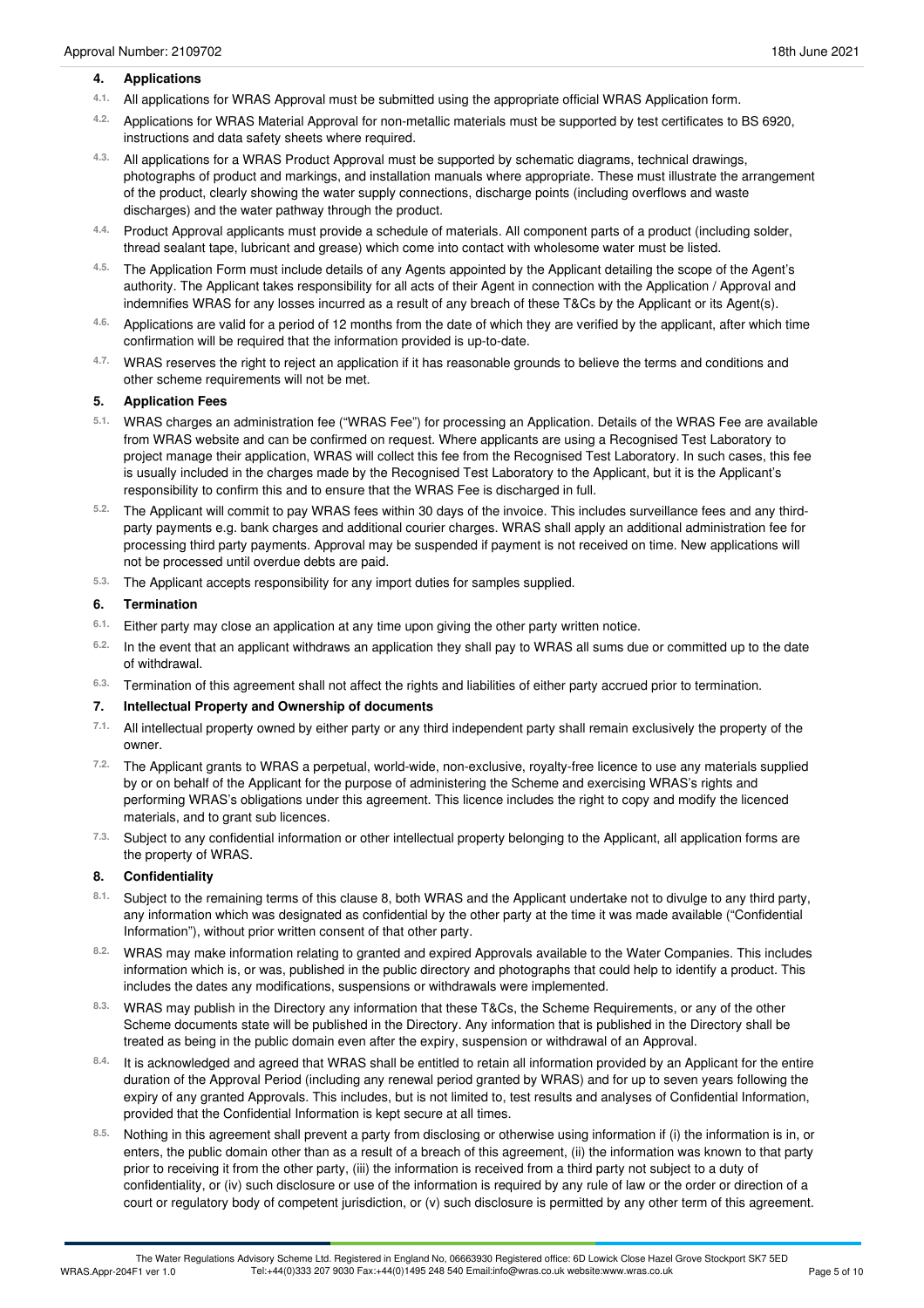#### **9. Performance Testing**

- <sup>9.1.</sup> WRAS will only accept Applications which include test reports from a Recognised Test Laboratory which cover in full, the<br>Scheme's acceptance criteria.
- 9.2. Products must be tested in accordance with the requirements identified in the Test Code Sheet (TCS) matrix published on the WRAS website, against appropriate standards or in accordance with relevant harmonised standards and additional scheme requirements as notified by WRAS.
- Where a product is an assembly of components, all individual constituent components must satisfy the requirements 9.3. Where a product is an assembly of components, all individual constituent components applicable to that component and unless already WRAS Approved will require testing.
- In the case of non-standard products clarification of the testing required should be sought from WRAS in advance. **9.4.**
- The scope of an Approval is restricted to those conditions applied during testing. Applications should include all scenarios 9.5. The scope of an Approval is restricted to those conditions applied and variations the applicant wishes to be covered in the Approval.
- Mechanical testing of products must have been completed no more than two years before the report is presented for Approval. **9.6.**
- WRAS shall exercise reasonable skill and care in applying its policies for the recognition of test laboratories, as set out in **9.7.** the Requirements Documents. WRAS shall require every Recognised Test Laboratory to enter into a contract with WRAS requiring the laboratory to comply with the Requirements Documents.

#### **10. Test Samples**

10.1. A sample on which a WRAS Approval is to be based should have been manufactured no more than 12 months before the date of its receipt by the Recognised Test Laboratory.

#### **11. Markings**

<sup>11.1.</sup> It is a condition of WRAS Product Approval that all products be adequately and consistently marked to facilitate<br>identification.

#### **12. Testing Failure**

- Should a product undergoing mechanical performance testing fail to satisfy the requirements of an individual test then a **12.1.** record of the failure will be reported to WRAS by the Recognised Test Laboratory. Complete retesting of a new sample will be required unless WRAS accepts that replacement of the failed component or product would not affect the performance of the other tests already carried out on the sample that failed.
- <sup>12.2.</sup> Should a replacement sample subsequently fail the same test then it is deemed to be an outright failure and will be reported as such to WRAS by the Recognised Test Laboratory. If the replacement fails a different test it is considered to be a first failure and treated as a failure during testing.

#### **13. Modified replacement samples**

- <sup>13.1.</sup> If a product fails to satisfy the requirements of an individual test and is then modified, the Applicant must provide a declaration detailing the nature and full extent of all modifications. In such cases the status of any earlier testing should be clarified with WRAS.
- Where a modified product is re-tested it is only deemed to be an outright failure if two failures are recorded for the same test. **13.2.**

#### **14. Failure of samples representing a product range**

Failure of one sample from amongst a number of samples representing a product range will be treated as a first failure of **14.1.** that particular model/size. In this circumstance the same variant should be retested. An outright failure would only occur if the replacement example failed the same test.

#### **15. Failure of early audits**

15.1. The failure of a product submitted for early audit will at the discretion of WRAS render the current Approval null and void and will result in the Approval being removed from the Directory.

#### **16. Certificates**

- WRAS will normally issue a certificate within two weeks of a product gaining Approval. **16.1.**
- <sup>16.2.</sup> Approval Holders must not use old versions of any WRAS certificate or modify any WRAS certificate. Any certificate provided by an Approval Holder to a third party must be current and in the full and complete form as issued by WRAS, including any IRNs and conditions attached.
- A certificate issued by WRAS shall remain the property of WRAS at all times. **16.3.**

#### **17. Directory entries**

- 17.1. Duplicate Directory entries for Products are not permitted.
- All recently approved WRAS listings will normally be added to the Directory within two weeks of them gaining Approval. **17.2.**
- <sup>17.3.</sup> All expired Approvals will be removed from the Directory following their expiry dates.

#### **18. Alterations and additions to an existing approval**

- 18.1. All requests for alterations or addition to a current Approval should be made directly to WRAS.
- There are no restrictions on the number of revisions that can be made to an Approval during its lifetime provided that the conditions of the Scheme are complied with. **18.2.**
- An application fee for alterations and additions to existing approvals will be applied regardless of outcome. **18.3.**
- Additions to an existing Approval without the need for additional testing of the Product will only be permitted if the Scheme's sampling acceptance criteria are satisfied. **18.4.**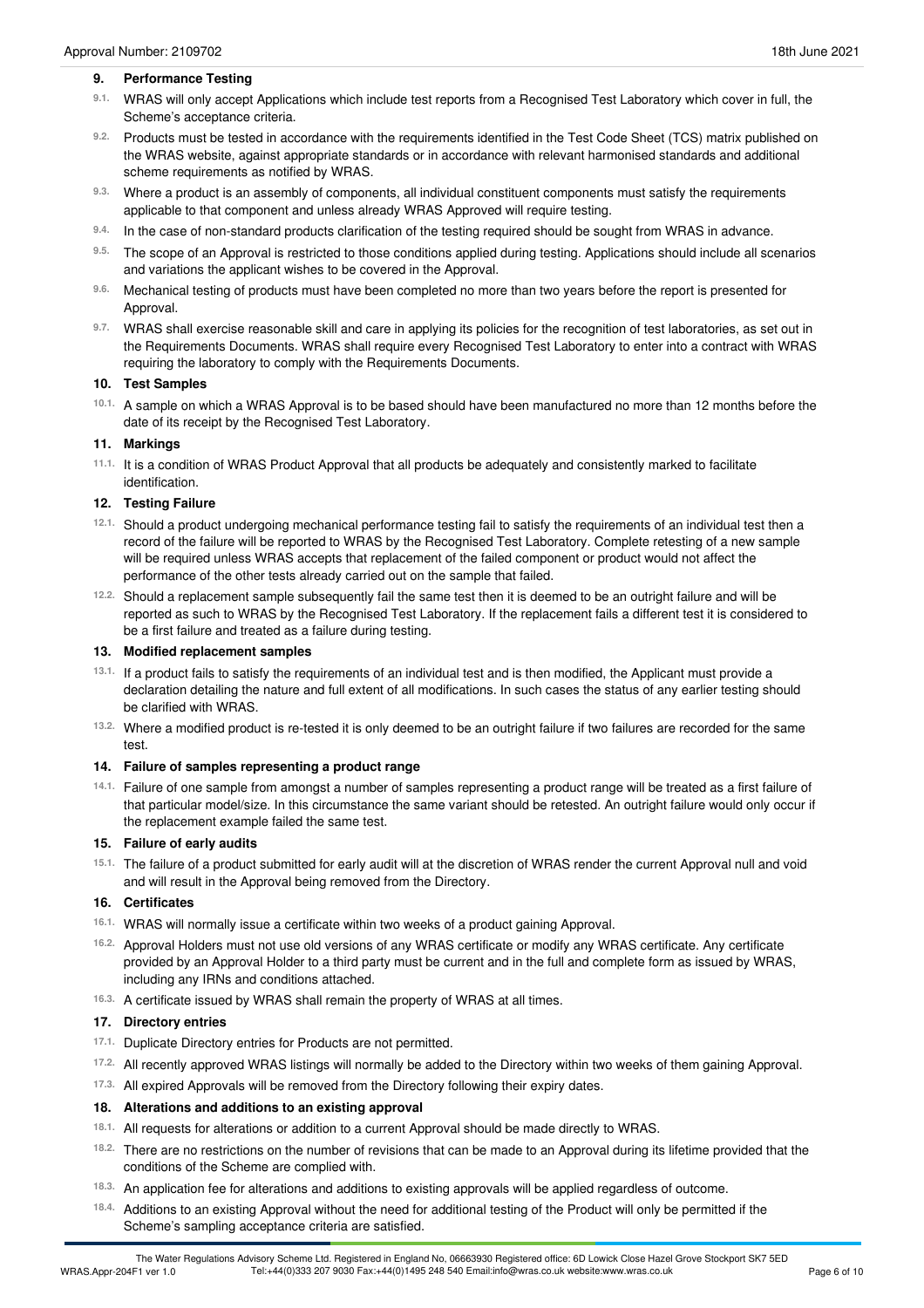- 19.1. Applicants for Secondary Approvals do not need to be the Primary Approval holder. In all circumstances the Applicant must obtain the written consent of the Primary Approval holder before submitting an application for a Secondary Approval.
- Any changes made to a Primary Approval (including the withdrawal of that Approval) shall automatically apply to any **19.2.** Secondary Approval based on that Primary Approval. WRAS shall notify the Secondary Approval holder of the change, but shall not be obliged to disclose the reasons for the change.

## **20. Registered Certification Marks**

- <sup>20.1.</sup> The "WRAS Approved Product" and "WRAS Approved Material" logos are certification marks registered under the Trade Marks Acts 1994 ("Certification Marks"). Approval Holders shall be entitled to use the Certification Marks upon the licence terms set out in this clause 20 ("Licence Terms"). The Brand Guidelines can be found on the WRAS Website.
- The Approval Holder acknowledges that WRAS is the owner of the Certification Marks and the Approval Holder shall not **20.2.** do anything which may be taken to indicate the Approval Holder has any right or interest in the Certification Marks other than as set out in these T&Cs.
- Prior to an Approval being granted Applicants shall not use the Certification Marks or the WRAS name or logo in any **20.3.** publication or suggest or imply any endorsement of a particular product or range of products by the Scheme either verbally, in writing or by any other means.
- <sup>20.4.</sup> Approval Holders may use the Certification Marks only in respect of those Approved Products listed in the Approval Letter and only for the duration of the Approval Period applicable to those Approved Products. Where Approval has lapsed or is withdrawn, the Approval Holder must immediately stop using the Certification Marks in relation to the relevant Product.
- Subject to the rest of these Licence Terms, Approval Holder may use the Certification Marks on the packaging, promotional literature and point of sale advertising for the relevant Approved Products. **20.5.**
- <sup>20.6.</sup> If the Approval Holder's right to use the Certification Marks in relation to a Product ends then the Approval Holder must remove the Certification Mark from or destroy the packaging, promotional literature, point of sale advertising and any other materials relating to that Product. The Approval Holder shall ensure that its Factors also comply with this clause 20.6.
- <sup>20.7.</sup> Where a Certification Mark is used, it must be replicated without adaptation or alteration, save that reproducing the logo in<br>black and white as opposed to colour is permissible.
- The Certification Marks may only be used in connection with a product range where each individual product and/or material and/or component within that product range has been granted individual WRAS Approval. **20.8.**
- The Approval Holder shall inform its Factors and agents that any Modification or other alteration to the Approved Product **20.9.** may invalidate the Approval and shall inform WRAS of any Modification or other alteration as soon as this comes to the Approval Holder's attention.
- The Approval Holder shall not sub-licence, assign, transfer or otherwise deal with the Certification Marks other than on these Licence Terms. **20.10.**
- <sup>20.11.</sup> The Approval Holder shall adhere to the terms of all brand guidelines issued by WRAS from time to time. Failure to<br>comply with all brand guidelines will immediately invalidate a previously granted Approval.
- The Approval Holder at all times remains responsible for the correct use of the Certification Marks by its Factors. **20.12.**

## **21. Complaint Management**

21.1. The Approval Holder shall be required to keep a record of all the complaints made known to it in respect of an Approved Product during the validity of the Approval, and retain such record for ten years from the end of that period.The Approval Holder shall provide WRAS with a copy of the record referred to in clause 21.1 upon WRAS's request at any time during the period the Approval Holder is required to keep and retain that record.

## **22. WRAS Approval Schemes Sanctions**

- WRAS reserves the right to suspend, amend or withdraw an Approval or to amend or remove details of it from the WRAS Product and Materials Directory in the following circumstances: **22.1.**
	- where there has been a breach by the Applicant / Approval Holder of any of its obligations detailed in the Scheme **i** Requirements or any other provision of these T&Cs;
	- where WRAS considers this necessary as result of a change in any relevant law, regulation, specification, standard or **ii** any other requirement which affects the issue of WRAS Approvals.
	- where WRAS is no-longer satisfied that the relevant Product or material complies with Regulation 4(1)(a), Schedule 2 **iii** paragraph 2 of the Regulations or the Scheme Requirements.
- WRAS reserves the right to notify the Water Companies of suspensions, amendments and withdrawals. **22.5.**
- At its sole discretion, WRAS may publish details of the withdrawal, amendment or suspension of an Approval. **22.6.**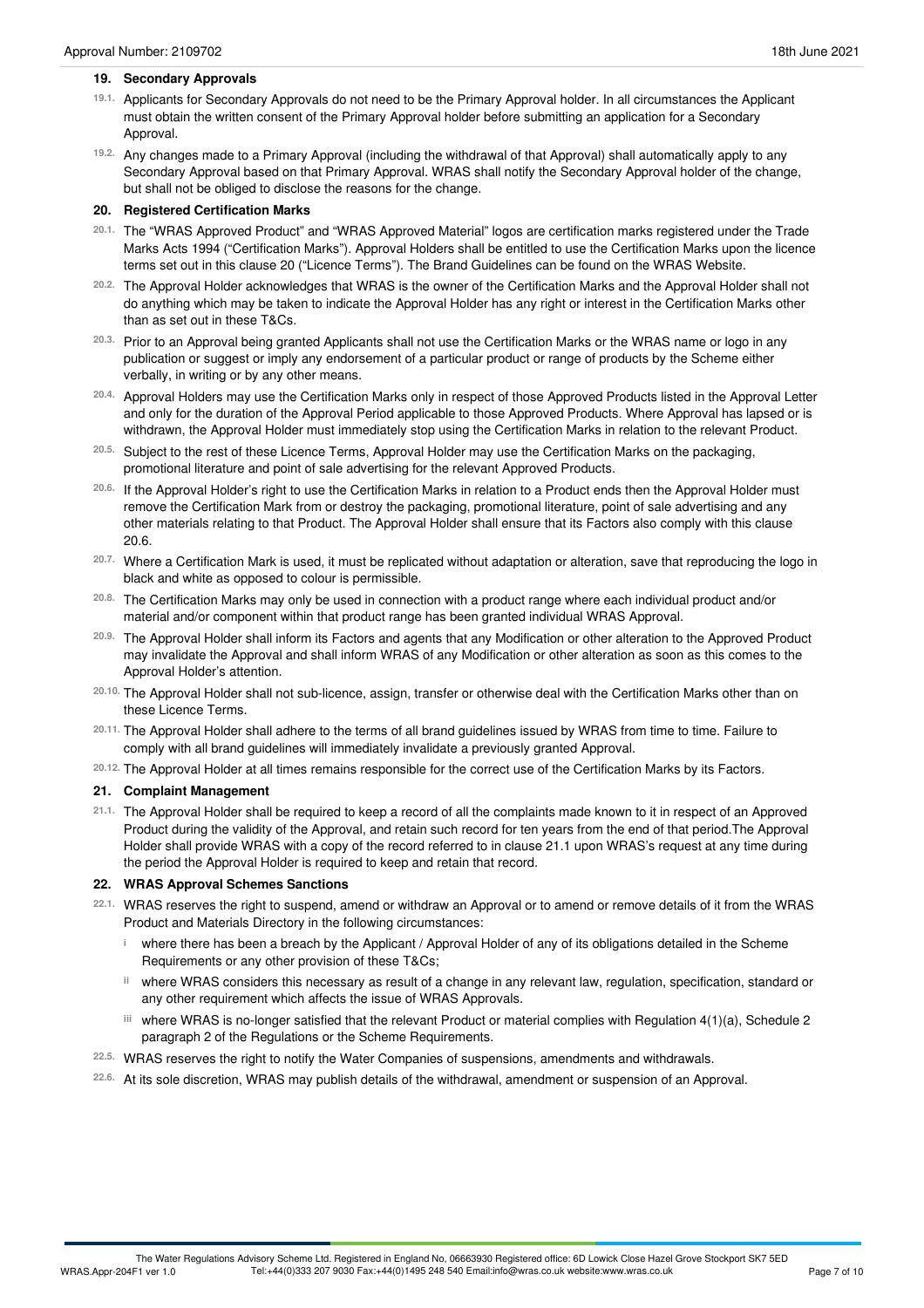#### **23. Limitation of Liability**

- 23.1. Nothing in this agreement shall limit or exclude WRAS's liability for:
	- death or personal injury caused by its negligence, or the negligence of its employees, agents or subcontractors; **i**
	- ii fraud or fraudulent misrepresentation; or
	- any other liability that cannot be so limited or excluded under law. **iii**
- WRAS shall not be liable to the Applicant or Approval Holder, whether in contract, tort (including negligence), breach of **23.5.** statutory duty, or otherwise, for any:
	- **i** loss of profits or revenue;
	- <sup>ii</sup> loss of sales or business;
	- iii loss of opportunity or contracts;
	- iv loss of or damage to goodwill or reputation; or
	- **v** indirect or consequential loss;

(in each case) arising under or in connection with this agreement or any Application, suspension, amendments or withdrawal of Approval.

- WRAS shall have no liability whether in contract, tort (including negligence), breach of statutory duty, or otherwise arising **23.11.** out of or in connection with the acts or omissions of any Recognised Test Laboratory, except to the extent that such liability arises from WRAS's failure to perform its obligations under clause 9.7 in relation to that laboratory.
- WRAS shall not be liable for any delays in processing Applications which are beyond its control, including those which **23.12.** are attributable to test laboratories or arise from an applicant's failure to respond to WRAS's queries, provide requested information or failure to satisfy the Scheme's acceptance criteria.
- WRAS's total liability to the Applicant / Approval Holder whether in contract, tort (including negligence), breach of **23.13.** statutory duty, or otherwise arising under or in connection with this Agreement or any Application, suspension, amendments or withdrawal of Approval shall not exceed £1,000,000.
- The limit of liability set out in clause 23.5 is based on the limits of the relevant insurance policies that WRAS has **23.14.** obtained. The Applicant / Approval Holder acknowledges that this is a commercially reasonable limit. WRAS may agree a higher limit, subject to being able to obtain appropriate insurance cover up to that higher limit and subject to the Applicant / Approval Holder agreeing to pay any additional costs that WRAS incurs in obtaining that insurance. Any such agreement concerning a higher limit of liability shall be effective only if made in writing signed by WRAS and the Applicant / Approval Holder.
- WRAS shall exercise reasonable skill and care in performing its obligations under the agreement. Except as set out in **23.15.** these T&Cs, all warranties, conditions and other terms implied by statute or common law are, to the fullest extent permitted by law, excluded.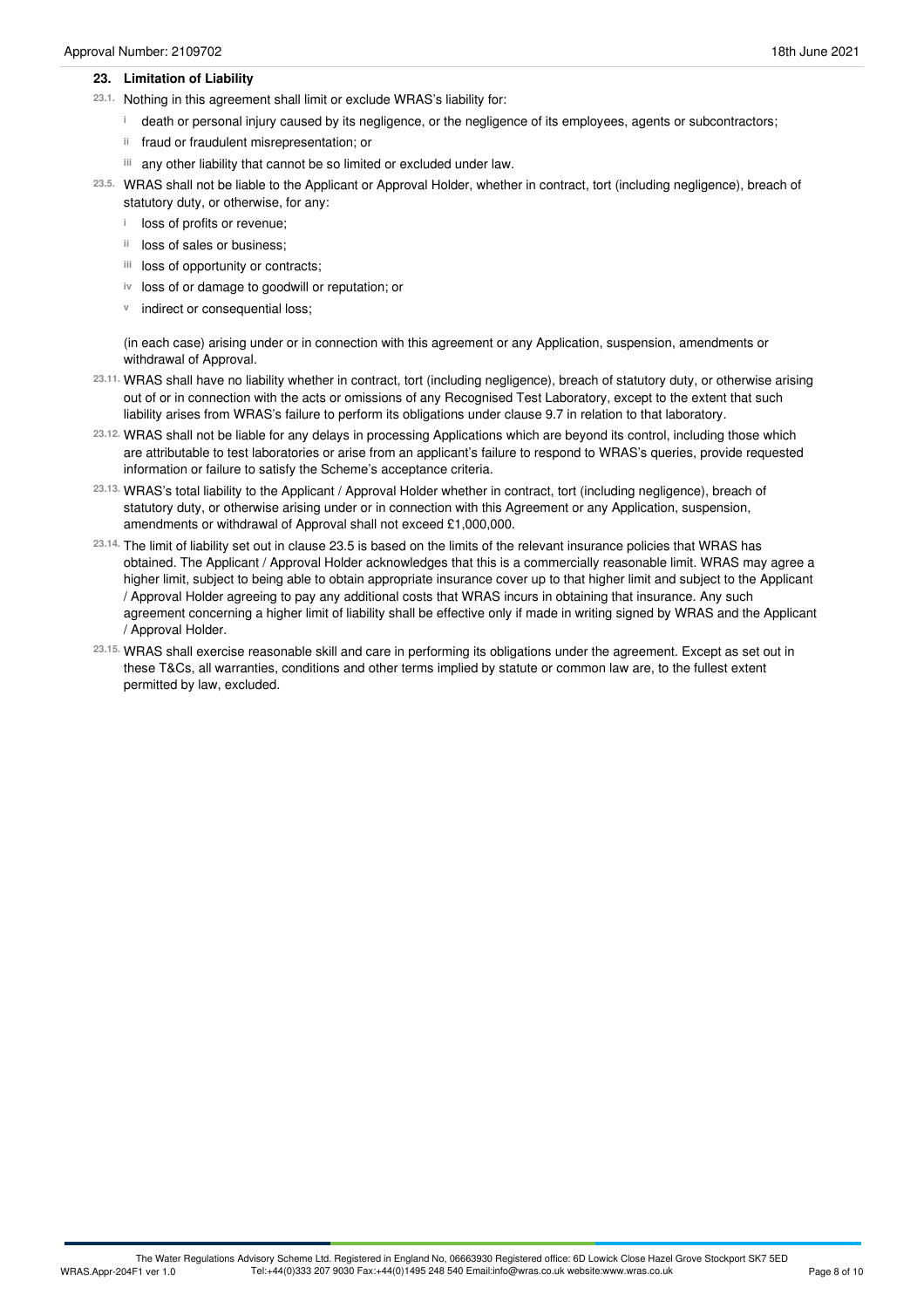#### **24. Complaints**

- WRAS has a complaints process for the resolution of disputes regarding decisions that WRAS makes on the following matters: **24.1.**
	- <sup>i</sup> Refusal to grant an Approval,
	- Suspension or withdrawal of an Approval **ii**
	- Conditions attached to an Approval, **iii**
	- iv Other aspects of the WRAS Approval Scheme,
- If the Applicant / Approval Holder disputes a decision that is subject to the complaints process the Applicant / Approval **24.6.** holder agrees to refer the dispute to the complaints process. The Applicant / Approval holder shall not seek any other remedy (including commencing any court proceedings) until the Applicant / Approval holder has exhausted the complaints process.
- To refer a dispute to the complaints, process the Applicant / Approval Holder shall notify the WRAS Approvals Manager in writing setting out why the Applicant / Approval Holder disputes the relevant decision. **24.7.**
- Where a dispute is referred to the complaints process WRAS and the Applicant / Approval Holder shall comply with the **24.8.** following process:

Stage 1: The WRAS Approvals Manager will review the complaint and take such action as he or she considers appropriate to resolve the complaint.

Stage 2: Where the Applicant / Approval Holder is not satisfied with the outcome of Stage 1, the Applicants/Approval Holders shall write to the Managing Director of WRAS setting out details of the complaint and why the Applicant / Approval Holder is not satisfied with the outcome of Stage 1. The Managing Director shall review the complaint and take such action as he or she considers appropriate to resolve it.

Stage 3: If an Applicant/Approval Holder is dissatisfied with the way a complaint has been dealt with by the Managing Director, the Applicant/Approval Holder shall request a review by the WRAS Chairman. The Chairman may appoint a panel with relevant experience to investigate the complaint and make a recommendation. The WRAS Chairman shall take such action as he or she considers appropriate to resolve the complaint.

Each stage of the complaints process shall be complete when the WRAS decision-maker responsible for that stage provides a written notice to the Applicant / Approval Holder setting out the action he or she considers appropriate to resolve the complaint and confirming that stage of the complaints process has been completed.

#### **25. Impartiality**

WRAS shall ensure that it and its staff comply with its Impartiality Policy (WRAS.Admin-103) in relation to each Application and Approval. **25.1.**

#### **26. Revisions to the Scheme documents**

- WRAS may amend these T&Cs and the Scheme Requirements from time to time. Such amendments shall take effect **26.1.** between WRAS and the Approval Holder when the Approval Holder completes the annual Approval self-declaration process referred to in the Scheme Requirements, except where clause 26.2 applies.
- If WRAS amends these T&Cs or the Scheme Requirements in order to reflect changes in applicable law or regulation or **26.2.** ISO/EN 17065 then such amendment shall take effect on the date that WRAS gives the Applicant / Approval Holder written notice or publishes the amended document at www.wras.co.uk (whichever is sooner).

#### **27. General**

- Any decision, requirement or notification under these T&Cs shall be given by in writing (which shall include email) by or on behalf of the party giving it. **27.1.**
- 27.2. WRAS will not be liable or responsible for any failure to perform, or delay in performance of any of its obligations to Applicants or Approval Holders that is caused by an Event Outside Our Control. **27.2.**
- These T&Cs and any disputes or claims arising out of or in connection with them or their subject matter (including non- **27.3.** contractual disputes or claims) shall be governed by, and construed in accordance with the laws of England and Wales and the parties irrevocably submit to the exclusive jurisdiction of the courts of England and Wales.

#### **28. Severance**

- <sup>28.1.</sup> If any provision or part-provision of this agreement is or becomes invalid, illegal or unenforceable, it shall be deemed<br>deleted, but that shall not affect the validity and enforceability of the rest of the agreeme
- If any provision or part-provision of this agreement is deemed deleted under clause 28.1 the parties shall negotiate in **28.2.** good faith to agree a replacement provision that, to the greatest extent possible, achieves the intended commercial result of the original provision.